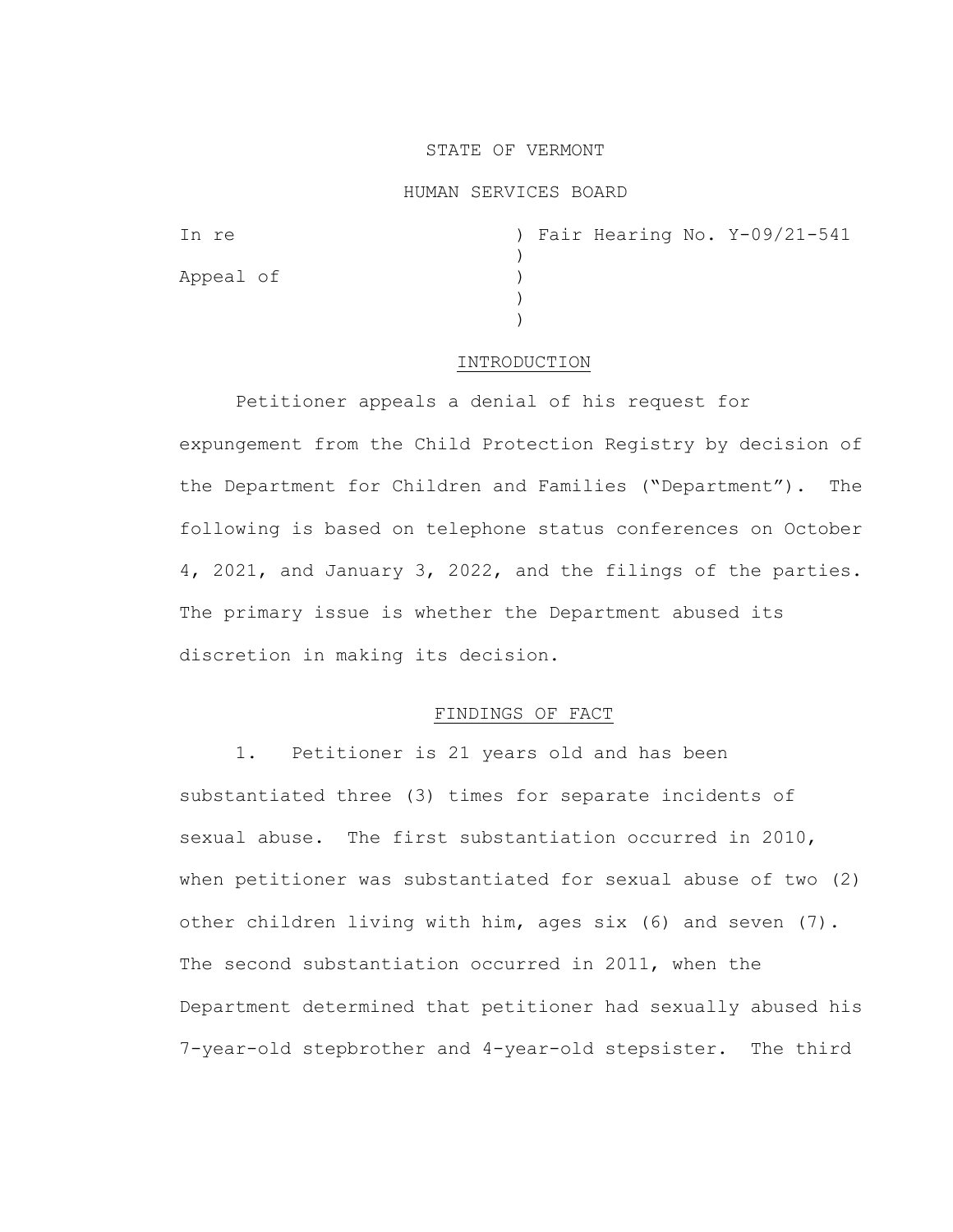substantiation occurred in 2016, when the Department determined that petitioner (then 16 years old) had sexually abused a 12-year-old boy who was attending the same residential treatment program as petitioner.

2. Petitioner filed for expungement in 2021. A Commissioner's Review of petitioner's request for expungement was held by telephone on April 21, 2021. The Department issued a decision dated August 19, 2021, denying expungement. The Department's decision included consideration of all the statutory factors required pursuant to 33 V.S.A. § 4916c (each factor is followed by the Department's response):

1. The nature of the substantiation that resulted in the person's name being placed on the Registry. You were substantiated three times over a six-year period for sexually abusing four victims. You sexually abused two of your siblings on multiple occasions over time. You used force, threat, and/or coercion to sexually abuse each of your victims. You did not offer specific details regarding your actions but admitted to sexually abusing all the children as alleged.

2. The number of substantiations. There are three substantiations.

3. The amount of time that has elapsed since the substantiation. You were substantiated in 2010, 2011 and 2016. It has been five years since the last substantiation.

4. The circumstances of the substantiation that would indicate whether a similar incident would be likely to occur. You take full responsibility for your actions which resulted in your substantiations. You suffered a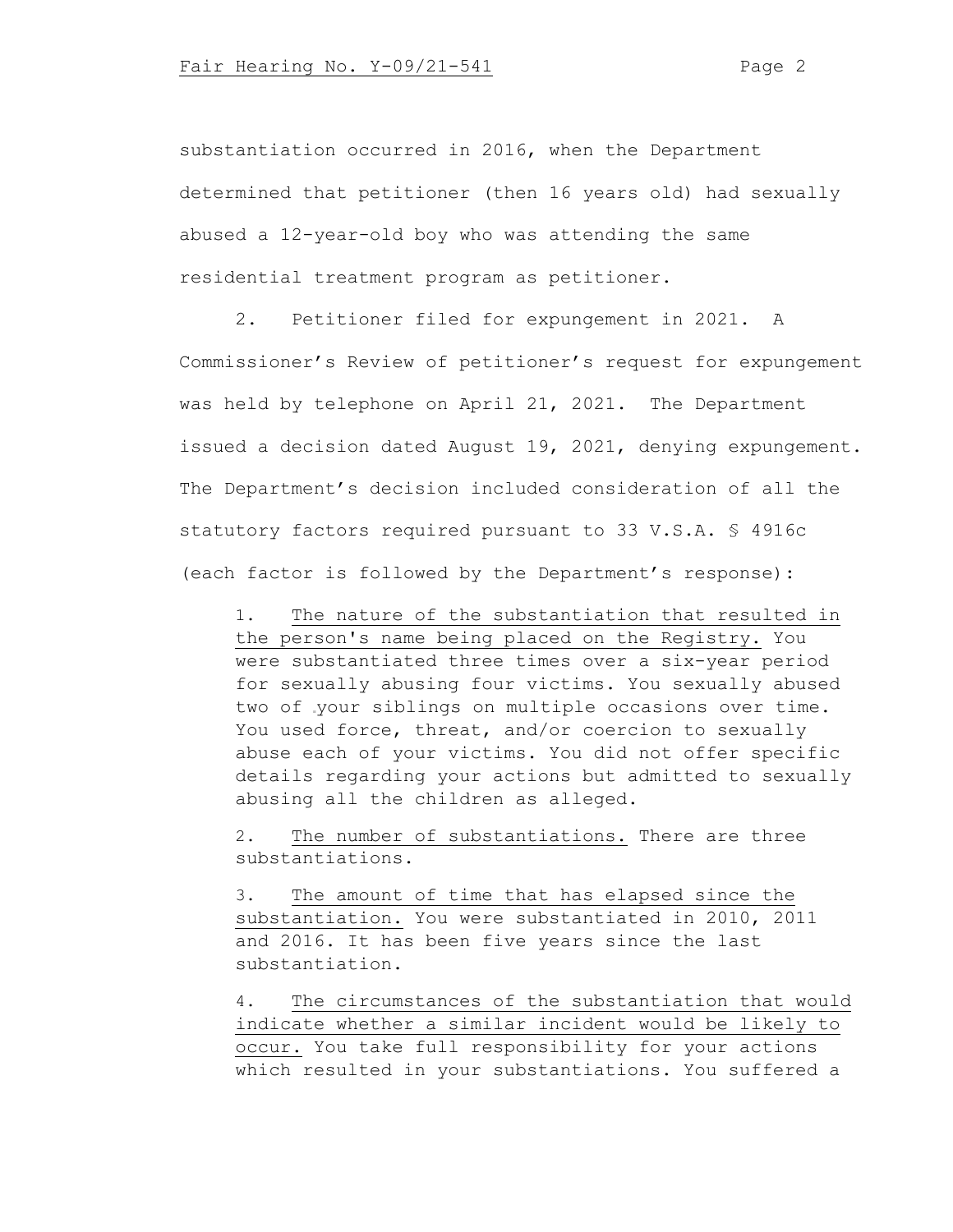very traumatic childhood which resulted in you acting out sexually on others back then.

5. Any activities that would reflect upon the person's changed behavior or circumstances, such as therapy, employment or education. You said you were adjudicated delinquent following both the 2011 and 2016 incidents. You spent much of your adolescence in therapy, and in and out of several residential treatment programs through NFI, Howard Center (Park Street), Washington County Mental Health (Skyline), Beckett Family Services, Jarrett House, Brattleboro Retreat (several times), and Hawk Lane, among others. During this time, you have worked hard on addressing your past trauma, and learning about what is right and wrong. You can now recognize where your mind goes and pay attention to your actions. You have come a long way and made a lot of changes to your personality and behaviors. You know your past behaviors were wrong and you will never reoffend. As an adult, you are calm and collected.

You aged out of Park Street and Hawk Lane programs on good terms. Since April 2021, you have been living with a shared-living provider (SLP) through the Howard Center. There are two young girls who live in your SLP, and you have had no issues with them. You are also able to go out by yourself, and are around children alone, such as going to the mall. You now have had unsupervised access to a cell phone and the internet for a month as well. You have been responsible for managing your medications without supervision for the past six months. You worked at Target for over two years before you left due to paycheck disputes. You want to have your name removed from the Registry because it is affecting your ability to apply for certain jobs you are interested in.

6. References that attest to the person's good moral character. During the review meeting your opportunity to provide additional documents in support of your petition was discussed. It was also discussed that the support persons who were present on the call submit written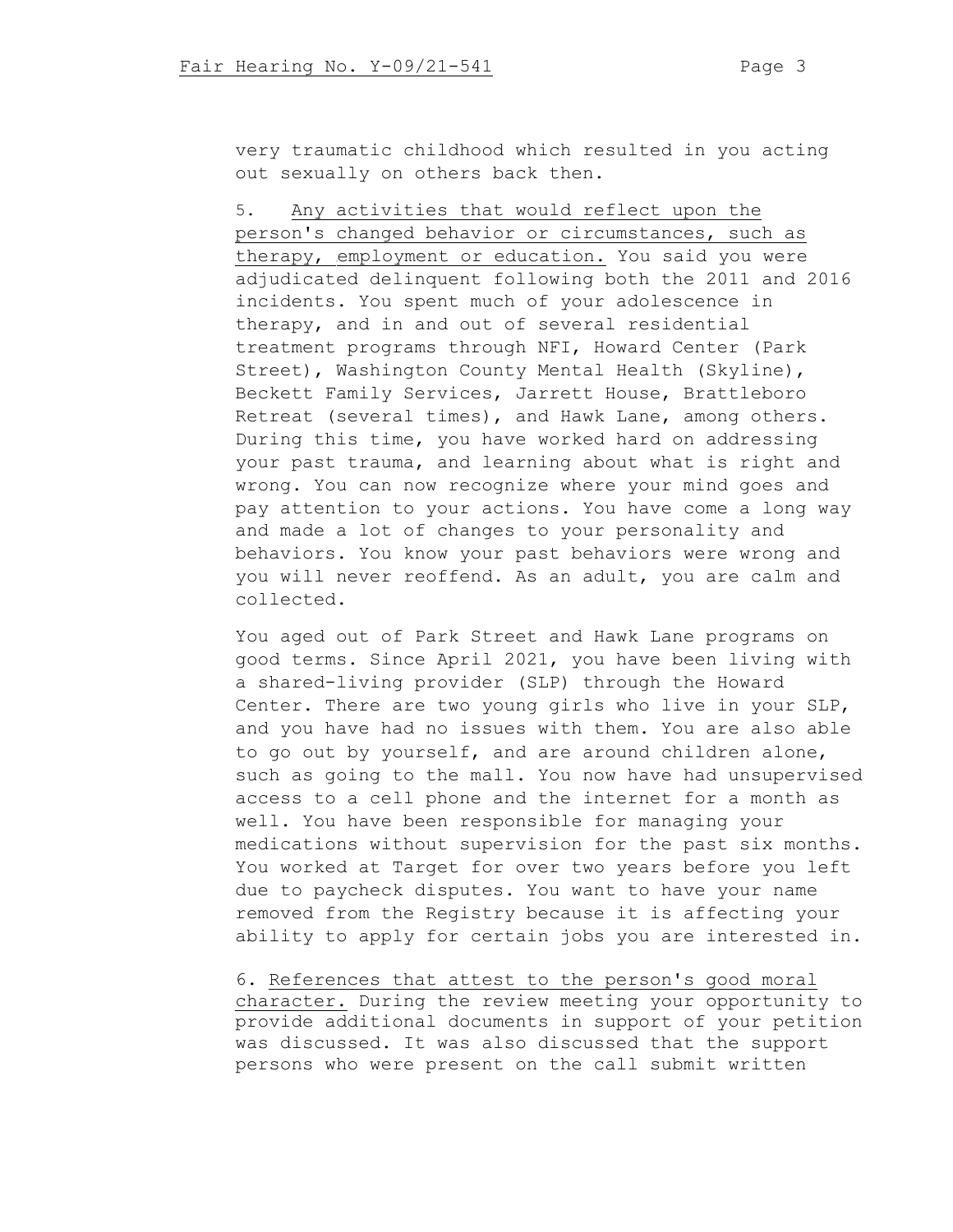documentation on your behalf. We reviewed the Document Submission Form, and you agreed to submit all letters and documentation for consideration by May 1, 2021. A copy of that agreement was mailed to you following the review meeting, as well as emailed to your program manager [name of petitioner's program manager].

On May 14, 2021, this office received over 400 pages via fax from [petitioner's program manager]. The documentation was reviewed and found to be missing the even-numbered pages of each of the reports and case notes contained within. Subsequently, the CRRU reached out to [petitioner's program manager] on several occasions to inform her of the incomplete submission. In that correspondence, the CRRU also asked [petitioner's program manager] to clarify which specific documents she wished to be considered in support of [petitioner's] petition to be postmarked no later than July 12, 2021. As of the date of this letter, the CRRU has received over 800 pages of treatment notes and evaluations from [petitioner's program manager]. The documents received have not been individually listed below for the sake of brevity; they can be found in their entirety in the CRRU file.[1](#page-3-0)

3. Petitioner's therapist, program manager, and Family Services Division worker also attended the review meeting and provided information to the reviewer. This information was summarized in the decision as follows:

• [Petitioner's therapist] stated you were referred to her for an evaluation/consultation around age 11; she has had contact [with] you through the years, and eventually as your therapist again in 2018-2019; you participated

<span id="page-3-0"></span><sup>&</sup>lt;sup>1</sup> In this section, the Commissioner's Review decision goes on to describe six (6) documents submitted by petitioner in support of his request: two (2) letters from different staff at a mental health agency serving petitioner; petitioner's resume; a 2017 psychosexual assessment of petitioner; a 2017 psychological evaluation of petitioner; and what was described as the Howard Center's "Annual Update dated 5/24/2019" and "Personal Development Plan dated 6/10/2019."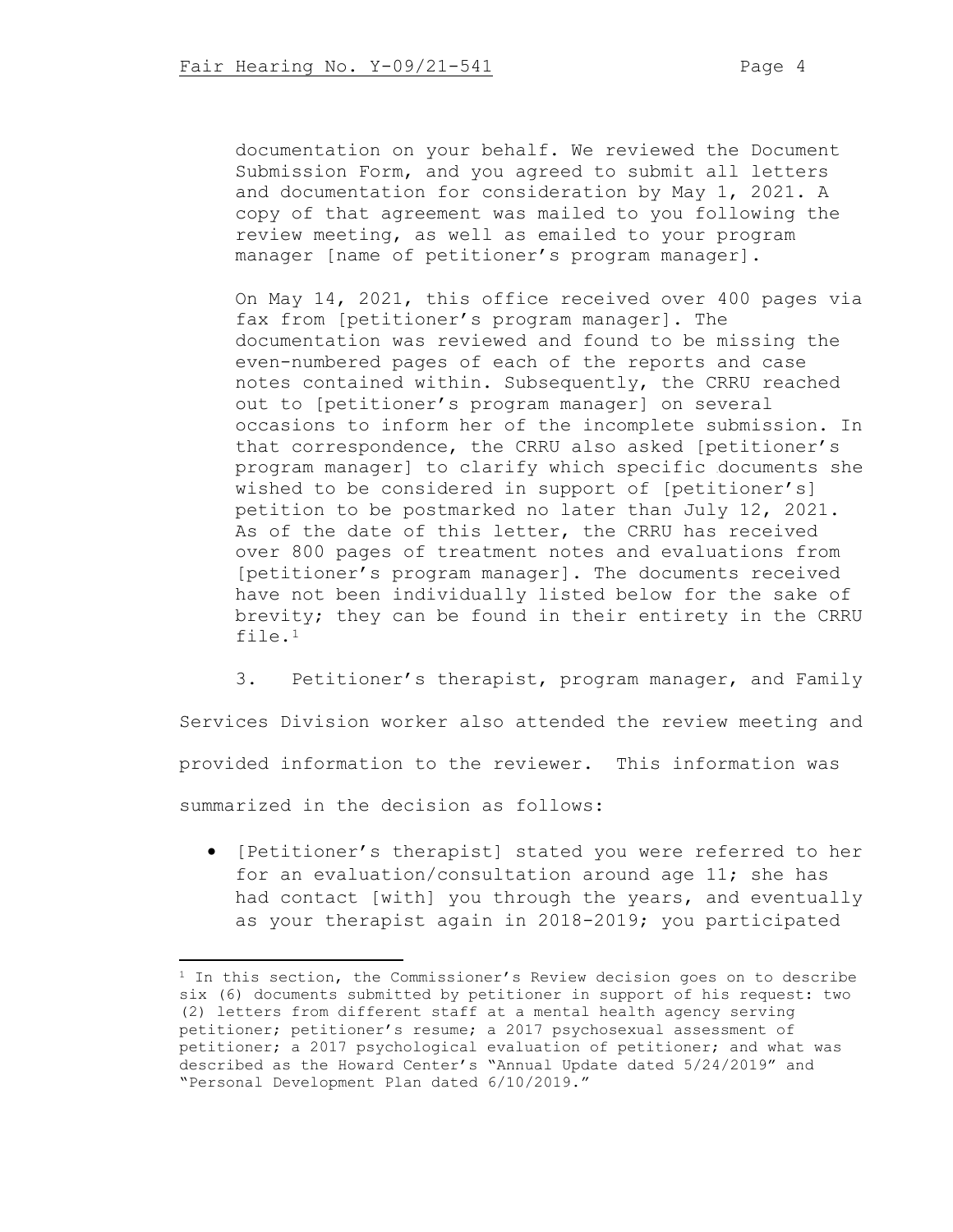in a variety of treatment programs most of your adolescence; she could not offer a formal assessment of your current risk; your last psychosexual was conducted in 2017; she did not access DCF records during your treatment with her, but had access to Howard Center records; she was not familiar with the specifics of the 2016 substantiation, but believes your last "hands-on offense" was when you were 11-12 years old; your current therapy with her focuses on navigating your past trauma, understanding how your sexual offending was related to your own victimization and deregulation, and preparing you for independence after living in residential treatment facilities for the past 10 years; you are working on how to navigate the world on your own; you are doing well in your SLP; while engaged in services and under supervision, you have not offended since 2016; you have made progress socializing and forming relationships; you utilize supports and are trying to get a job; since aging out of Park Street on a positive note, you have been responsible for your own medications and more recently, have unsupervised access to your cell phone and internet.

- [Petitioner's program manager] stated she knows you for about a month since you began living in the SLP; you receive supports through Howard Center to help you with skill-building and to prepare you for independent living, such as getting a cell phone, navigating transportation, and running errands in the community with a staff member several times a week; you are currently applying for jobs and will begin to participate in Project Hire at Howard Center; you can stay in the SLP for several years if needed, and the usual stay is 2-3 years, but transition can occur sooner; you have been in residential facilities for most of your life, so the main goal is to prepare you for the real world once you leave the SLP.
- [Petitioner's Family Services worker] stated he was involved with you on-and-off as a DCF worker when you were in State's custody from 2011-2017, due to assorted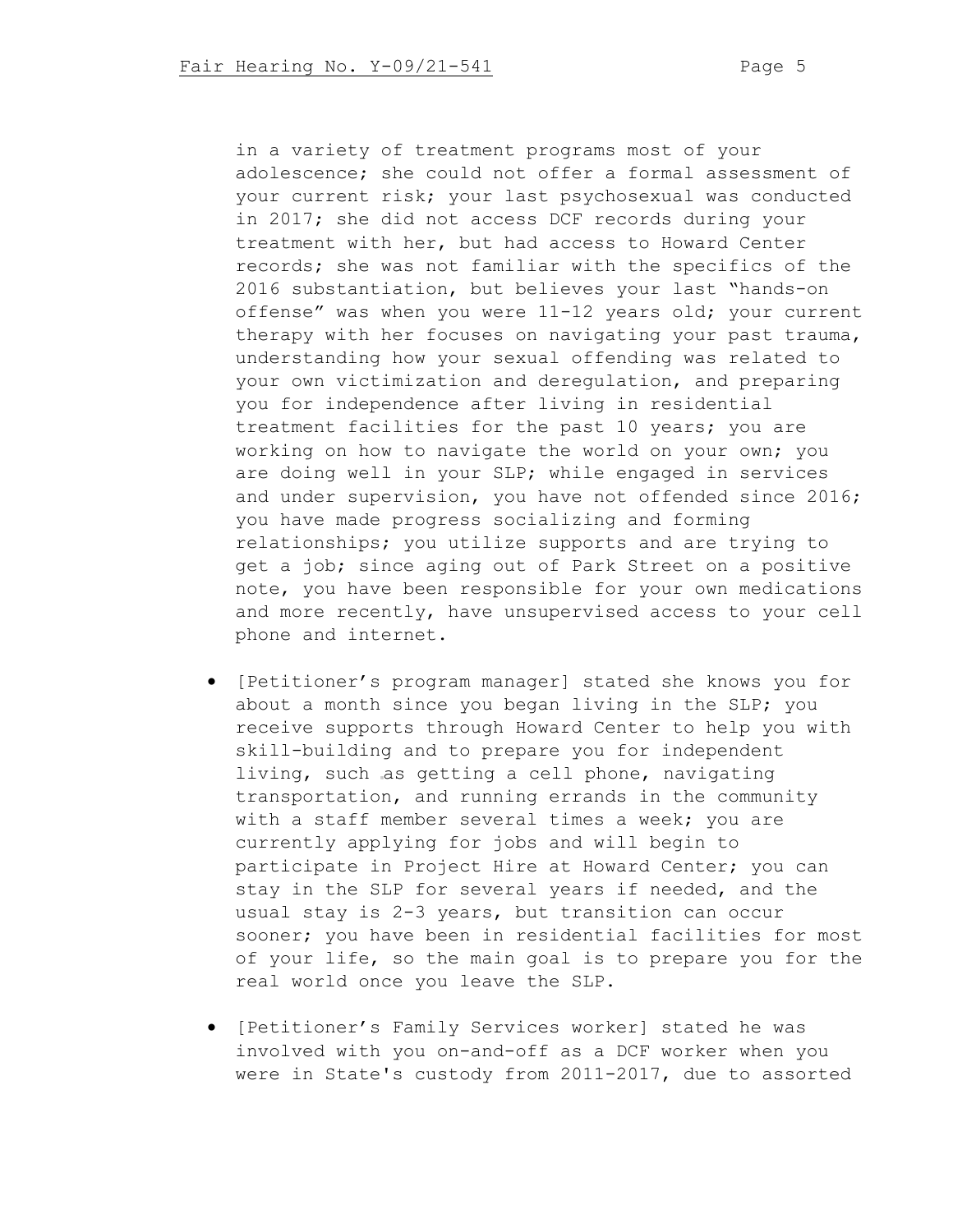delinquencies; he has kept in touch with your progress over the years; he is glad to hear you are in an SLP and is encouraged by your progress.

4. The Commissioner also considered the intake reports

and investigatory summaries from petitioner's three (3)

substantiations.

5. After consideration of all of the above information, the Review decision went on to conclude the

following:

You claim your circumstances have significantly changed since you were a juvenile offender, as you accept full responsibility for your actions, and have participated in extensive treatment programs and therapy for years to address your mental health and sexually reactive behaviors. You remain actively engaged with several service providers, with supports in place to assist you with your current goal to live independently. You contend there have been no reports of concern made to the Department regarding inappropriate sexual conduct since the 2016 substantiation.

While your current situation appears to be encouraging, the Department's mandate to protect children places an obligation on it to consider all factors that may impact a person's potential to place children at risk of harm.

In your case, it is considered significant that until just very recently, you were under close supervision continuously in multiple residential treatment programs for nearly a decade to address a myriad of ongoing sexually offending behaviors.

Your current program manager provided this office with your extensive therapeutic records including multiple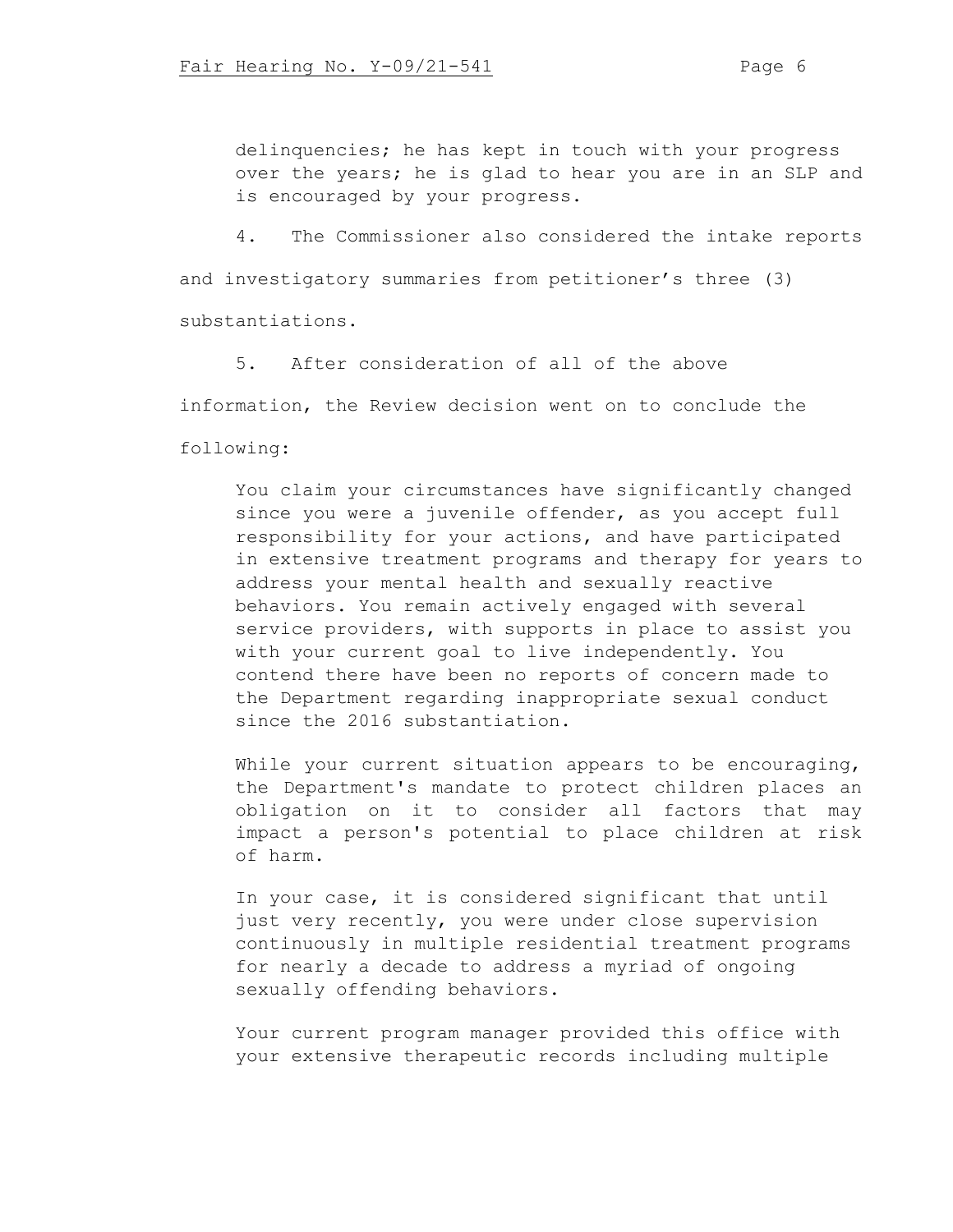evaluations, assessments, and case notes related to your years of treatment from 2012-2019:

Notwithstanding your claim that you have not sexually reoffended in five years, it is noted that your offense in 2016 occurred while you were in residential treatment, and despite prior sanctioning and many years of ongoing, intensive therapeutic intervention for sexual offending behaviors. Your last psychosexual assessment and a comprehensive psychological evaluation were conducted in 2017, per request of the Howard Center. It is acknowledged these are not current assessments; however, their information is the most recent available and provided, and as such, must be considered in lieu of any other current formal evaluations. While the psychosexual assessment was conducted in order to support treatment planning, and the psychological evaluation to clarify your psychological diagnoses, both independent evaluations offered similar findings: The former concluded you were at a high level of risk to sexually reoffend, particularly in unsupervised and community situations, thus requiring ongoing, intensive supports. The latter also concluded you would "require vigilant oversight in order to protect himself and the community".

The treatment records submitted on your behalf also indicate your providers continued to express ongoing concerns through 2019 regarding you engaging in inappropriate sexual behaviors; physical aggression; property destruction; routinely stealing electronics to access pornography; other deceptive conduct; and intimidating others. According to your most recent Howard Center/Hawk Lane Program Annual Update (dated 5/24/2019) and Personal Development Plan (dated 6/10/2019) submitted for consideration, you were under "24/7 supervision" at the time, and your behaviors as aforementioned necessitated a "line of sight supervision in the community at all times." It is worth noting that such oversight may have provided the structure to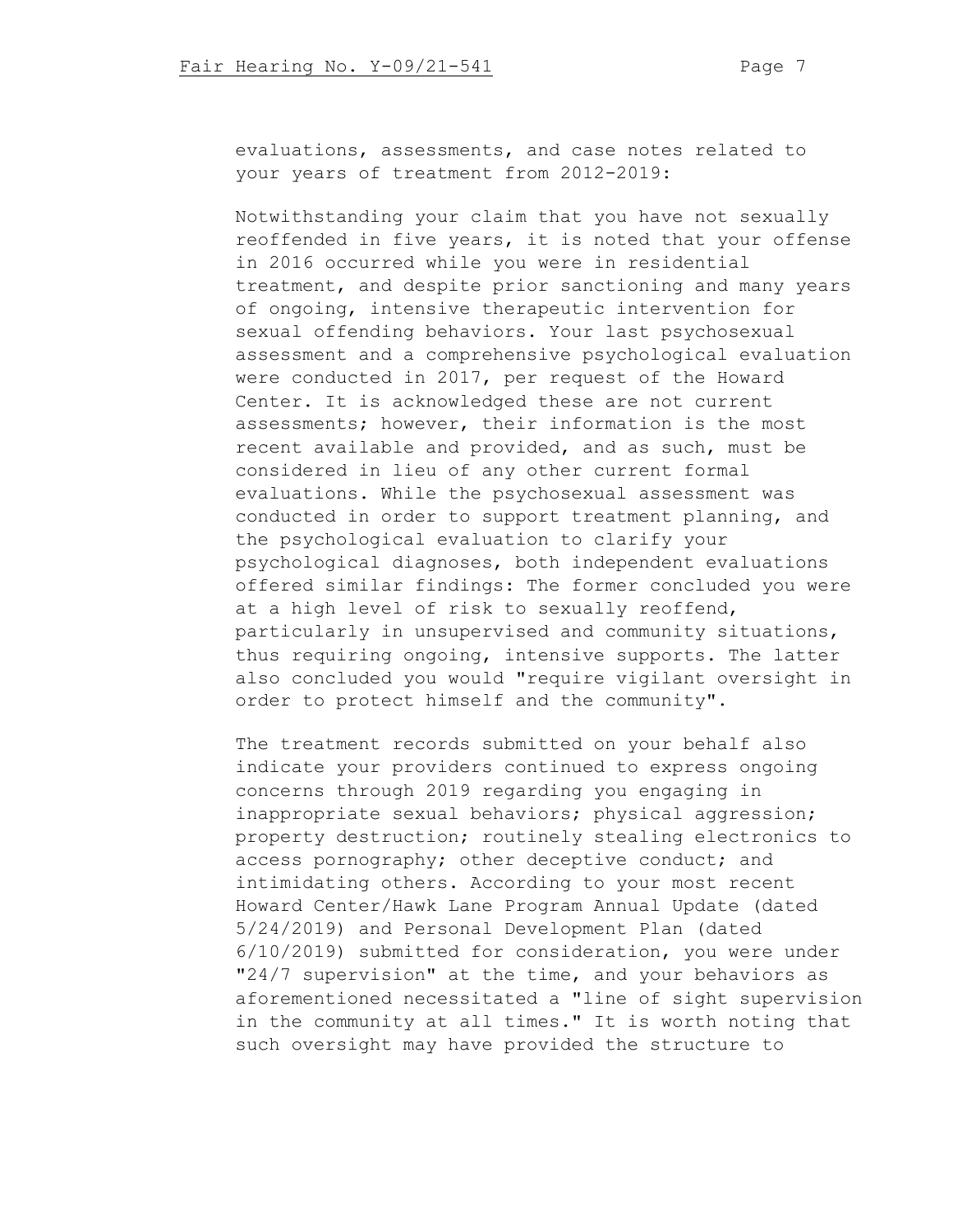prevent any further sexual offenses, as may any ongoing supports.

In the end, it is reasonable to conclude that the past couple of months in which you have been living in the shared living facility (SLP) represents a relatively short period of time to demonstrate a significant and sustained change in your circumstances and behavior without the rigorous monitoring and framework of residential treatment. It is also only quite recently that you have been afforded unsupervised access to a cell phone and the internet, due to your long-documented history of struggling with inappropriately accessing pornography. Although your therapist and several of your program managers currently offer highly positive reports regarding your favorable progress in therapy and towards independent living, none provided a formal assessment of your current risk to children.

Thus, your young age at the time of the offenses, and your recent strides in independent living, does not outweigh the aforementioned concerns particularly in light of the egregious nature and number of substantiated incidents involving multiple victims over time, and the length of time you have engaged in inappropriate sexual behaviors. Even the most expert of psychologists cannot predict with certainty the likelihood of a sexual offender to reoffend. Sex offender treatment involves learning to recognize triggers for offending behaviors, manage your sexual impulses, and avoid placing yourself in high-risk situations in order to minimize your risk to reoffend. The Child Protection Registry also serves as a final barrier in this manner. It should also be noted that the purpose of the Child Protection Registry is to protect children, and that goal is balanced with the potential consequences to a petitioner's employment opportunities.

Your petition has been discussed and a decision reached together with the Commissioner's office. It has been decided that you have not met your burden of proving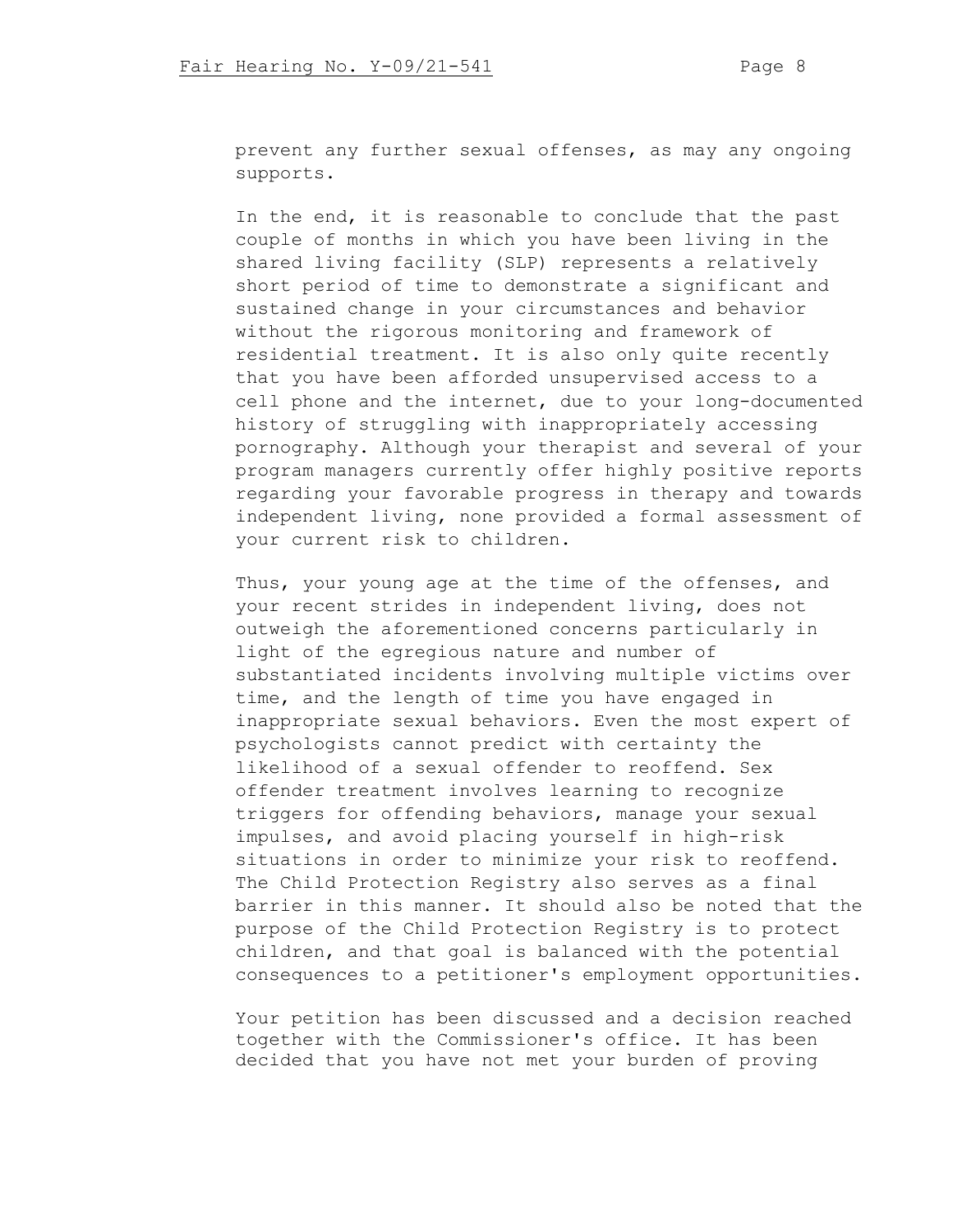that a reasonable person would believe you no longer present a risk to the safety or wellbeing of children. Your name will remain in the Vermont Child Protection Registry.

6. On appeal, petitioner was assisted by his current program manager with the Howard Center. In response to the Department's argument that the record before the Registry Review Unit and application of the legal standard for Board review warrants affirming the Department's decision, petitioner's program manager submitted a letter on his behalf containing the following (in pertinent part):

I am a Program Manager with the Family Centered Services Team for the Howard Center' s Developmental Services. I am writing today on behalf of [petitioner], to ask for his appeal of the State's recent decision to be granted. [Petitioner] and I both believe that he should be granted the expungement he applied for because of the time elapsed since any substantiated claims, his current level of supports, and his overall progress towards independent living.

The last substantiated claim on [petitioner's] record was in 2016; since then, [petitioner] has lived in multiple residential programs and has received consistent treatment and support to learn healthy coping mechanisms. Currently, he is living with a Shared Living Provider, a model that the Howard Center utilizes to secure housing for clients with families within the community at-large. [Petitioner] has been living with his Provider since March of 2021. The family that [petitioner] lives with includes two young children, and there have been a total of zero incidents or negative interactions between [petitioner] and the children or the family. [Petitioner] does not present a risk to this family or the community as whole.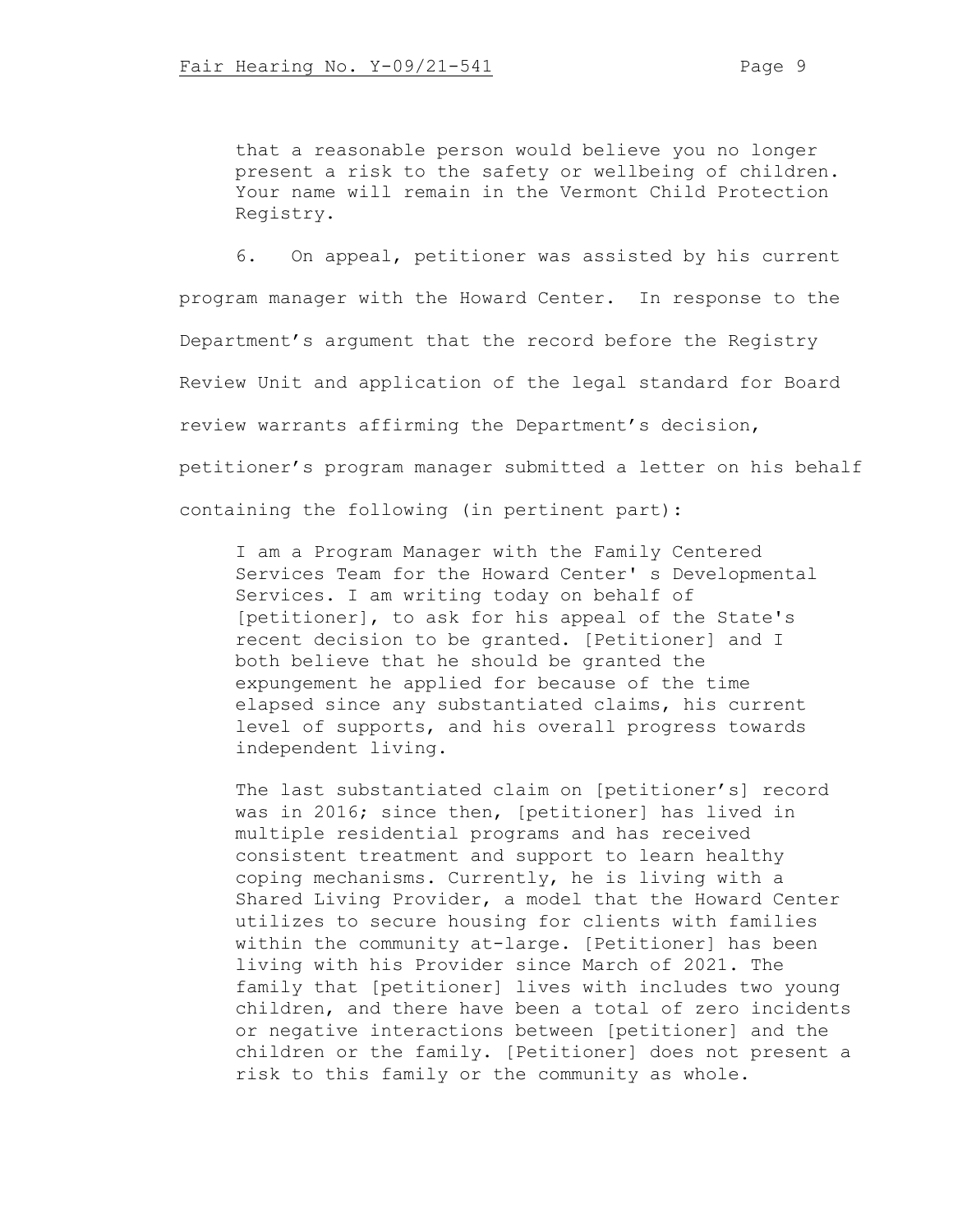In the several years since the last substantiated incident, [petitioner] has also been placed in consistent wrap-around supports that help him access necessary resources, develop healthy coping mechanisms and appropriate behavior patterns, and navigate the community in a healthy and positive way. As evidenced by the letters of support offered by both support staff and a previous Program Manager, [petitioner] has made great strides in rehabilitating his previous behavior. Additionally, [petitioner's previous program manager] submitted over 400 pages of records that serve as evidence to suggest that [petitioner] has been working hard in treatment and in getting his life on track. The last major piece to fall in place for [petitioner] is employment, which is drastically hindered by his blemished record. It is my opinion that a denial of expungement will only continue to hold [petitioner] back from moving on with his life in a healthy and productive manner.

7. On appeal, the Department acknowledges that petitioner has made progress over the last several years. However, the Department argues that petitioner has not established that the denial of expungement was an abuse of discretion, and that the decision otherwise had a reasonable basis, especially given the undisputed fact that petitioner has three (3) substantiations for sexual abuse but has not undergone a recent psychosexual evaluation, and the most recent evaluations of him (from 2017) determined he was a high risk to reoffend. The Department additionally argues that the nature of petitioner's substantiations, the records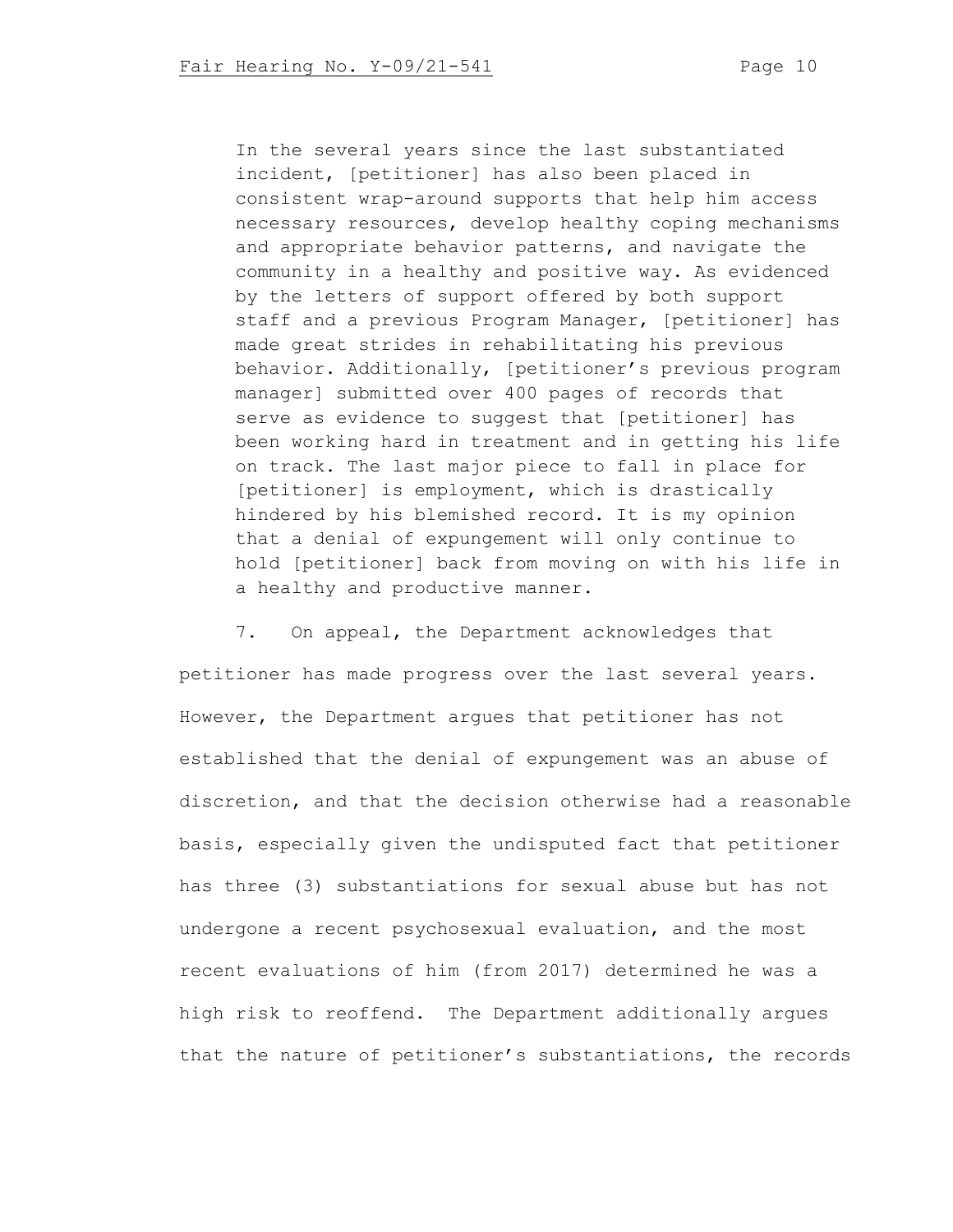reflecting that petitioner has exhibited certain behavioral issues (described above) as recently as 2019, and petitioner's relatively short period in a less supervised living situation also support the denial of expungement.

8. Petitioner does not dispute the lack of a recent psychosexual evaluation, or the findings of the previous evaluation(s), although he does dispute that the records supplied to the Department reflect concerns from his providers that he has been "physically aggressive." This was one of several concerns described (and occurring through 2019) in the Commissioner's Review letter which the Reviewer determined were reflected in the records provided from petitioner's therapeutic and residential providers.

#### ORDER

The Department's denial of petitioner's expungement request is affirmed.

# REASONS

A person on the Registry may periodically request expungement of their substantiation(s) and removal from the Registry. *See* 33 V.S.A. § 4916c. During an expungement review, the individual requesting expungement "shall have the burden of proving that a reasonable person would believe that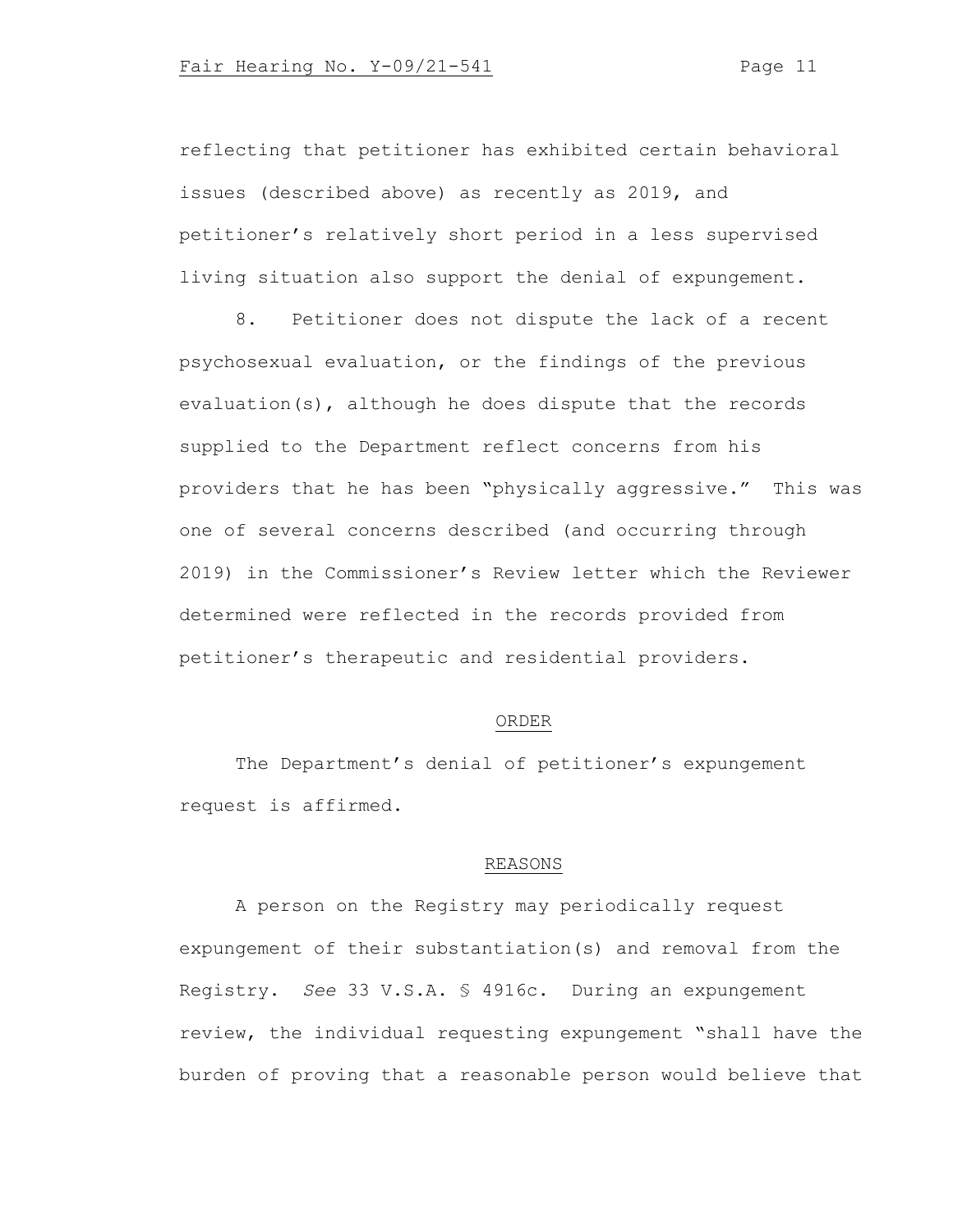he or she no longer presents a risk to the safety or wellbeing of children." *Id.* Expungement requests are governed by the following criteria:

- (1) The nature of the substantiation that resulted in the person's name being placed on the registry.
- (2) The number of substantiations, if more than one.
- (3) The amount of time that has elapsed since the substantiation.
- (4) The circumstances of the substantiation that would indicate whether a similar incident would be likely to occur.
- (5) Any activities that would reflect upon the person's changed behavior or circumstances, such as therapy, employment or education.
- (6) References that attest to the person's good moral character.

33 V.S.A. § 4916c(b).

If the Department denies the request for expungement a person may appeal to the Human Services Board. The Board's standard of review is set out in 33 V.S.A. § 4916c(e):

The person shall be prohibited from challenging his or her substantiation at hearing, and the sole issue before the board shall be whether the commissioner abused his or her discretion in denial of the petition for expungement. The hearing shall be on the record below, and determinations of credibility of witnesses made by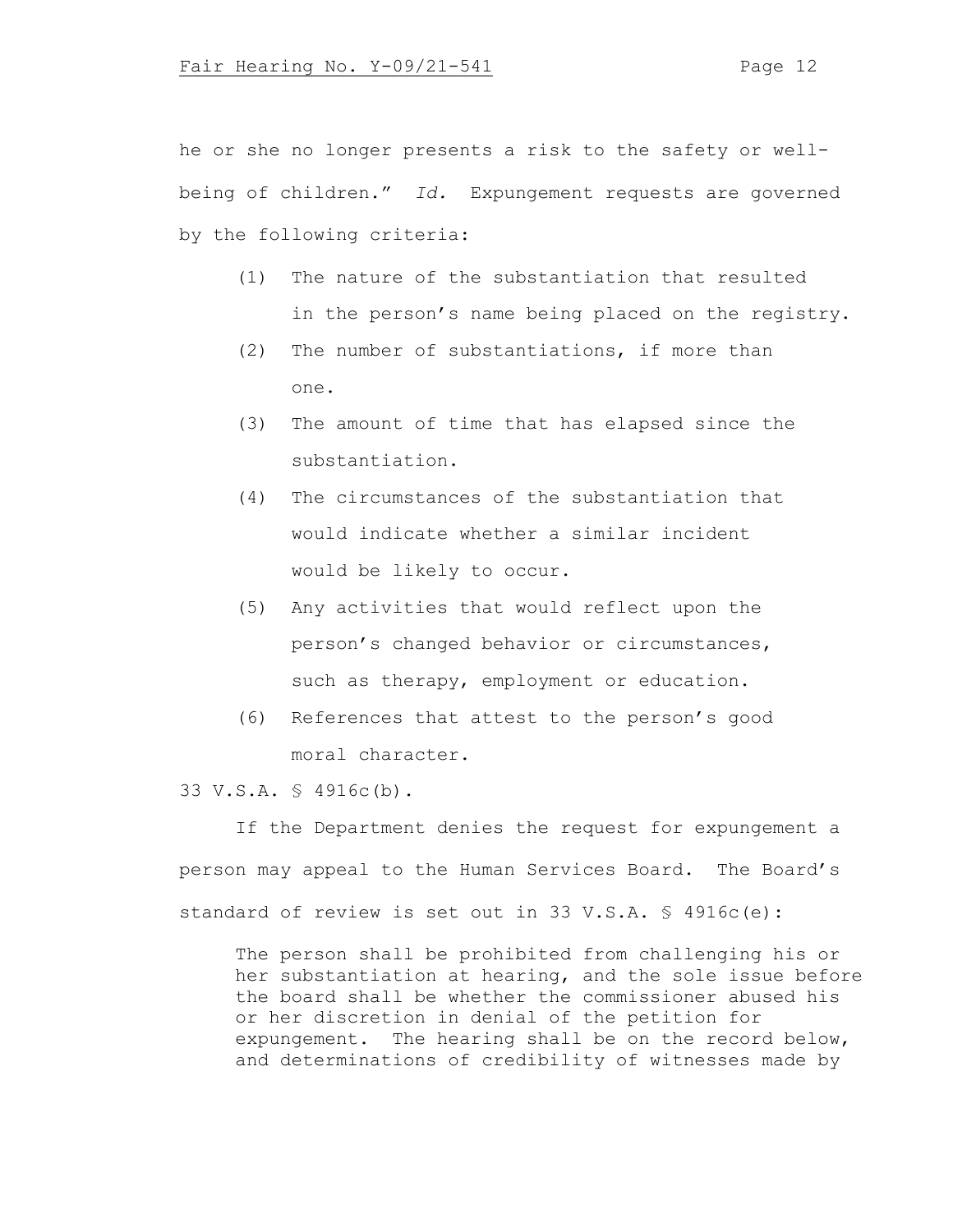the commissioner shall be given deference by the board. 33 V.S.A. § 4916c(e).

Based on this standard, the sole issue before the Board is whether the Department abused its discretion in denying petitioner's request for expungement. Abuse of discretion arises if the entity conducting the review totally withholds its discretion or exercises its discretion on clearly untenable or unreasonable grounds. *Brown v. State, 2018 VT 1, ¶38.* If the Department has a reasonable basis for its decision, the Board must defer to that decision even if another result might have been supportable or a different conclusion reached. *See In re L.R.R., 143 VT 560, 562 (1983).*

At the outset, there is no dispute that petitioner has made progress behaviorally and therapeutically over the last several years, after experiencing very difficult childhood circumstances. He has broad support from and involvement of his treatment providers. However, despite these strengths, several factors support the Department's decision to deny expungement – principally, but not exclusively, the lack of a recent psychosexual evaluation, the existence of prior evaluations concluding that petitioner is a risk to reoffend,